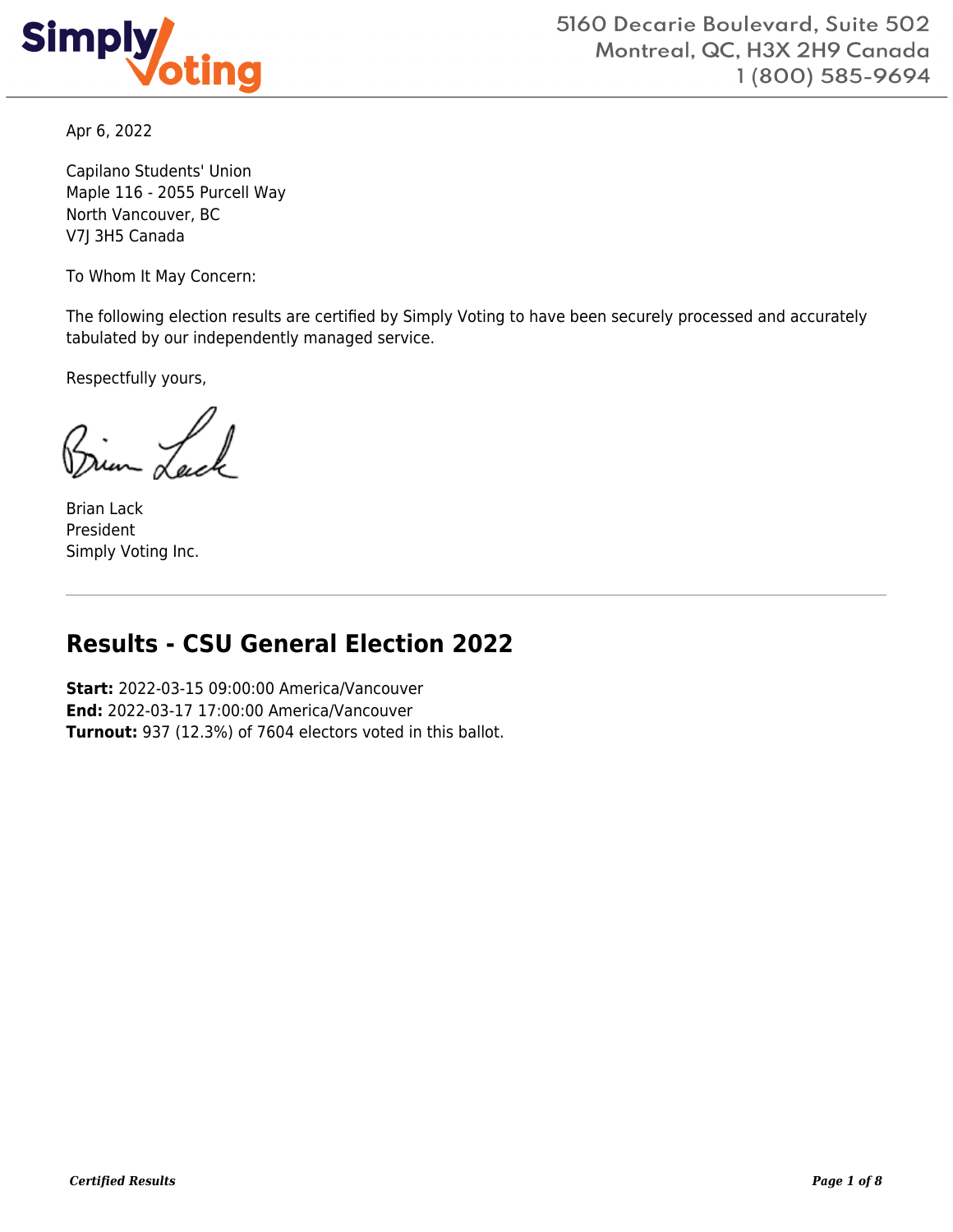### **President**

Votes required to elect an option: 365

| ROUND1               |                                                          |             |                   |
|----------------------|----------------------------------------------------------|-------------|-------------------|
|                      | Singh, Karandeep                                         |             | 354 votes         |
|                      | Lomelino, Maia                                           |             | 244 votes         |
|                      | Kular, Devon C.                                          |             | 130 votes         |
|                      | Eliminated Kular, Devon C. due to: lowest 1st preference |             |                   |
| ROUND <sub>2</sub>   |                                                          |             |                   |
|                      | Singh, Karandeep                                         |             | 386 (+32) votes   |
|                      | Lomelino, Maia                                           |             | $311 (+67)$ votes |
|                      | <b>Exhausted votes</b>                                   |             | $31 (+31)$ votes  |
|                      | Elected Singh, Karandeep due to: highest 1st preference  |             |                   |
| ROUND3               |                                                          |             |                   |
|                      | Singh, Karandeep                                         |             | Elected 386 votes |
|                      | Lomelino, Maia                                           |             | 311 votes         |
|                      | <b>Exhausted votes</b>                                   |             | 31 votes          |
|                      |                                                          |             |                   |
| <b>VOTER SUMMARY</b> |                                                          |             |                   |
| Total                |                                                          | 937         |                   |
| Abstain              |                                                          | 209 (22.3%) |                   |

### **Vice-President External**

Option Goyal, Lohit has been withdrawn from this ballot.

Votes required to elect an option: 323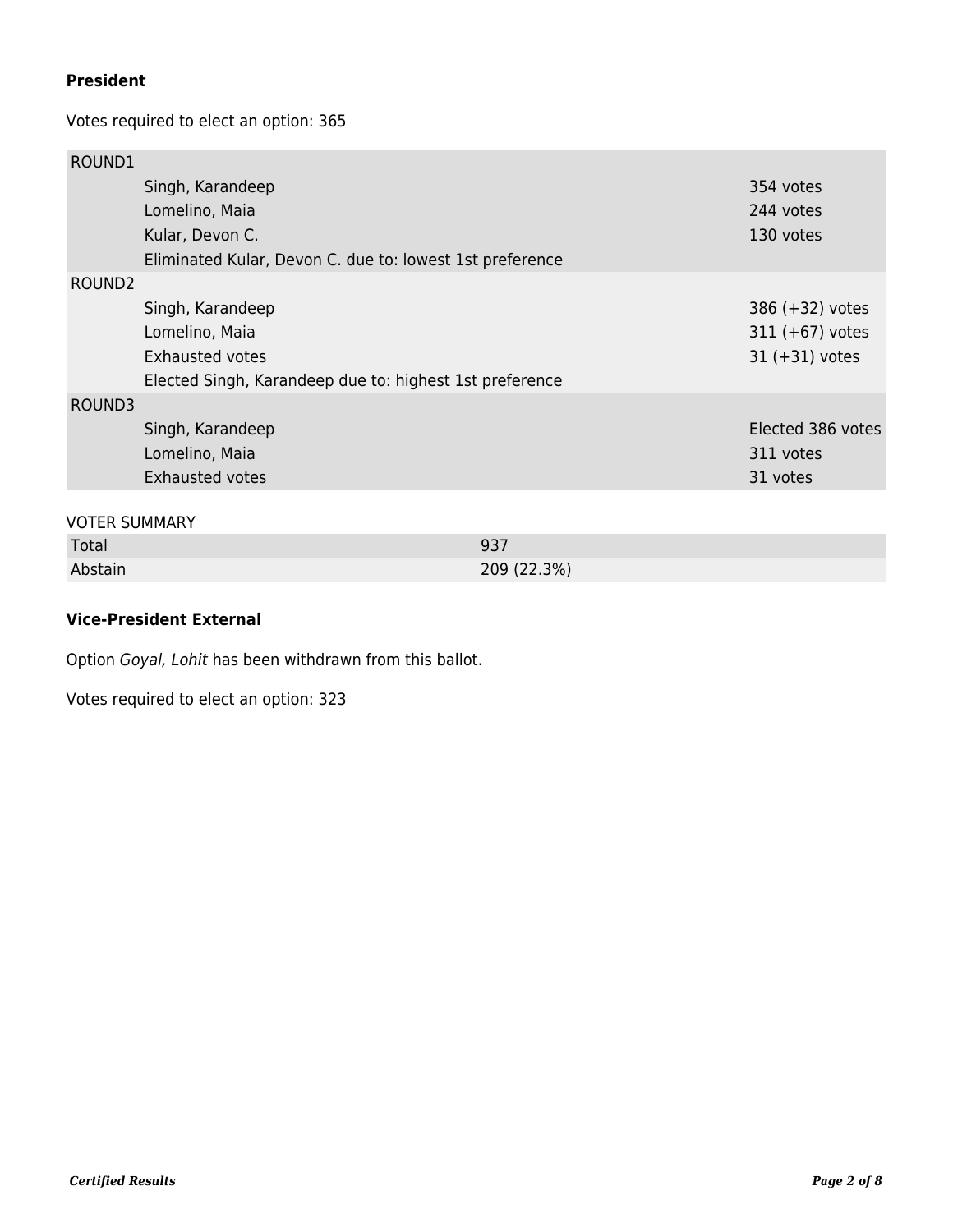| ROUND0                               |                                                                                                                                                                                            |     |                                                                                                   |
|--------------------------------------|--------------------------------------------------------------------------------------------------------------------------------------------------------------------------------------------|-----|---------------------------------------------------------------------------------------------------|
|                                      | Goyal, Lohit<br>Rao Scuccato, Francisco<br>Chartrand, Aryanna<br>Kara, Sophia<br>Ventura, Yajayra (Lupita)<br>Eliminated withdrawn candidates                                              |     | 208 votes<br>154 votes<br>144 votes<br>105 votes<br>33 votes                                      |
| ROUND1                               |                                                                                                                                                                                            |     |                                                                                                   |
|                                      | Rao Scuccato, Francisco<br>Chartrand, Aryanna<br>Kara, Sophia<br>Ventura, Yajayra (Lupita)<br><b>Exhausted votes</b><br>Eliminated Ventura, Yajayra (Lupita) due to: lowest 1st preference |     | 170 $(+16)$ votes<br>$161 (+17)$ votes<br>127 (+22) votes<br>45 $(+12)$ votes<br>141 (+141) votes |
| ROUND <sub>2</sub>                   |                                                                                                                                                                                            |     |                                                                                                   |
|                                      | Rao Scuccato, Francisco<br>Chartrand, Aryanna<br>Kara, Sophia<br><b>Exhausted votes</b><br>Eliminated Kara, Sophia due to: lowest 1st preference                                           |     | $183 (+13)$ votes<br>$178 (+17)$ votes<br>139 (+12) votes<br>144 $(+3)$ votes                     |
| ROUND3                               |                                                                                                                                                                                            |     |                                                                                                   |
|                                      | Chartrand, Aryanna<br>Rao Scuccato, Francisco<br><b>Exhausted votes</b><br>Eliminated Rao Scuccato, Francisco due to: lowest 1st preference                                                |     | 238 (+60) votes<br>237 (+54) votes<br>169 $(+25)$ votes                                           |
| ROUND4                               |                                                                                                                                                                                            |     |                                                                                                   |
|                                      | Chartrand, Aryanna<br><b>Exhausted votes</b><br>Elected Chartrand, Aryanna due to: highest 1st preference                                                                                  |     | 404 (+166) votes<br>240 (+71) votes                                                               |
| ROUND5                               |                                                                                                                                                                                            |     |                                                                                                   |
|                                      | Chartrand, Aryanna<br><b>Exhausted votes</b>                                                                                                                                               |     | Elected 404 votes<br>240 votes                                                                    |
|                                      |                                                                                                                                                                                            |     |                                                                                                   |
| <b>VOTER SUMMARY</b><br><b>Total</b> |                                                                                                                                                                                            | 937 |                                                                                                   |
|                                      |                                                                                                                                                                                            |     |                                                                                                   |

| <b>TULCI</b> | <b>JJ</b>   |
|--------------|-------------|
| Abstain      | 293 (31.3%) |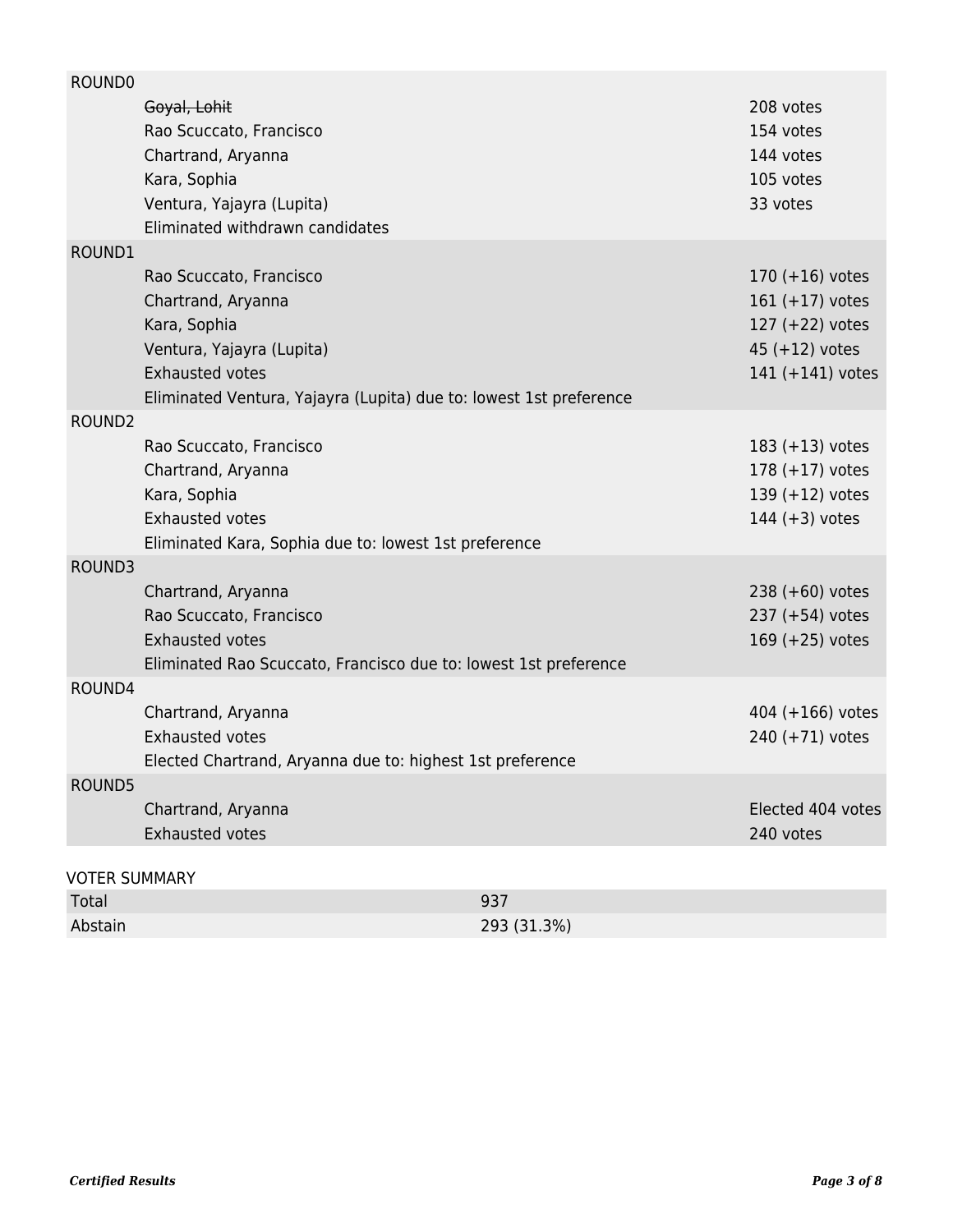## **Vice-President Equity & Sustainability**

Option Loveleen has been withdrawn from this ballot.

| Option               | Votes       |  |
|----------------------|-------------|--|
| Loveleen             | 326 (50.3%) |  |
| Gibson, MacKenzie    | 322 (49.7%) |  |
|                      |             |  |
| <b>VOTER SUMMARY</b> |             |  |
| Total                | 937         |  |
| Abstain              | 289 (30.8%) |  |

### **Vice-President Finance & Services**

| Option               | Votes       |  |
|----------------------|-------------|--|
| Cosic, Marko         | 339 (56.8%) |  |
| Kaur, Manpreet       | 258 (43.2%) |  |
|                      |             |  |
| <b>VOTER SUMMARY</b> |             |  |
| Total                | 937         |  |
| Abstain              | 340 (36.3%) |  |

### **Vice-President Student Affairs**

| Option               | Votes       |  |
|----------------------|-------------|--|
| Manpreet             | 344 (56.7%) |  |
| Kaur, Simranjit      | 263 (43.3%) |  |
|                      |             |  |
| <b>VOTER SUMMARY</b> |             |  |

| Total   | 937         |
|---------|-------------|
| Abstain | 330 (35.2%) |

### **Students of Colour Liaison**

| Option                | Votes       |
|-----------------------|-------------|
| Yes - Brown, Gurkamal | 316 (85.2%) |
| No - Brown, Gurkamal  | 55 (14.8%)  |

### VOTER SUMMARY

| Total   | 937         |
|---------|-------------|
| Abstain | 566 (60.4%) |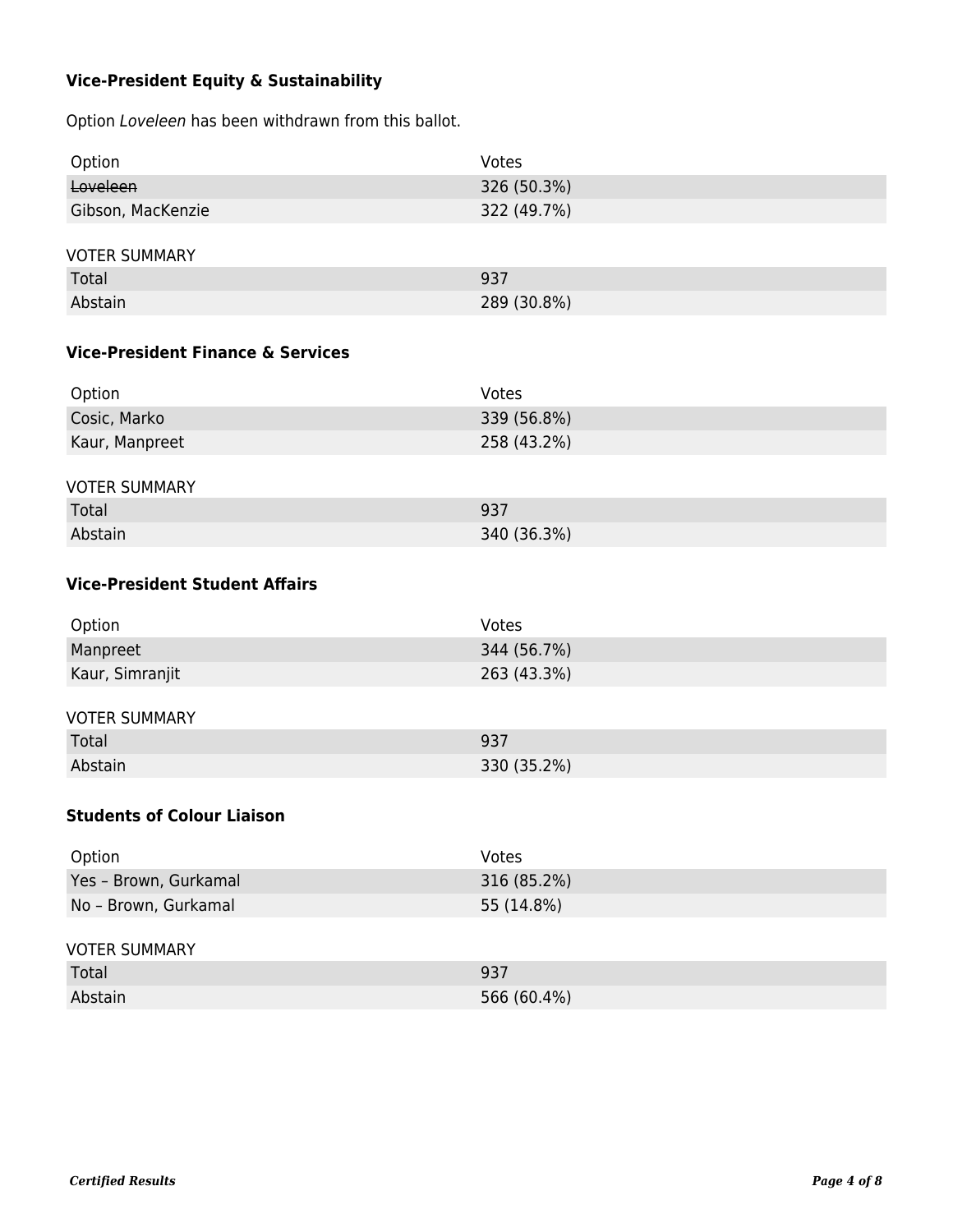### **International Students Liaison**

### Restricted to **I**

Votes required to elect an option: 160

| ROUND1             |                                                        |                   |
|--------------------|--------------------------------------------------------|-------------------|
|                    | Luthra, Riya                                           | 144 votes         |
|                    | Bhoday, Harman Singh                                   | 66 votes          |
|                    | Kalsi, Manpreet Singh                                  | 60 votes          |
|                    | Xavier, Arnet                                          | 49 votes          |
|                    | Eliminated Xavier, Arnet due to: lowest 1st preference |                   |
| ROUND <sub>2</sub> |                                                        |                   |
|                    | Luthra, Riya                                           | 169 $(+25)$ votes |
|                    | Bhoday, Harman Singh                                   | 70 $(+4)$ votes   |
|                    | Kalsi, Manpreet Singh                                  | 66 $(+6)$ votes   |
|                    | <b>Exhausted votes</b>                                 | $14 (+14)$ votes  |
|                    | Elected Luthra, Riya due to: highest 1st preference    |                   |
| ROUND3             |                                                        |                   |
|                    | Luthra, Riya                                           | Elected 169 votes |
|                    | Bhoday, Harman Singh                                   | 70 votes          |
|                    | Kalsi, Manpreet Singh                                  | 66 votes          |
|                    | <b>Exhausted votes</b>                                 | 14 votes          |
|                    |                                                        |                   |

### VOTER SUMMARY

| Total   | 488         |
|---------|-------------|
| Abstain | 169 (34.6%) |

## **Mature & Parents Students Liaison**

| Option              | Votes       |
|---------------------|-------------|
| Yes — Izumi, Mayumi | 342 (91.0%) |
| No — Izumi, Mayumi  | 34 (9.0%)   |
|                     |             |

| Total   | 937         |
|---------|-------------|
| Abstain | 561 (59.9%) |

### **Women Students Liaison**

| Option                 | Votes       |
|------------------------|-------------|
| Yes - Williamson, Niko | 382 (89.3%) |
| No - Williamson, Niko  | 46 (10.7%)  |
|                        |             |
| <b>VOTER SUMMARY</b>   |             |
| Total                  | 937         |
| Abstain                | 509 (54.3%) |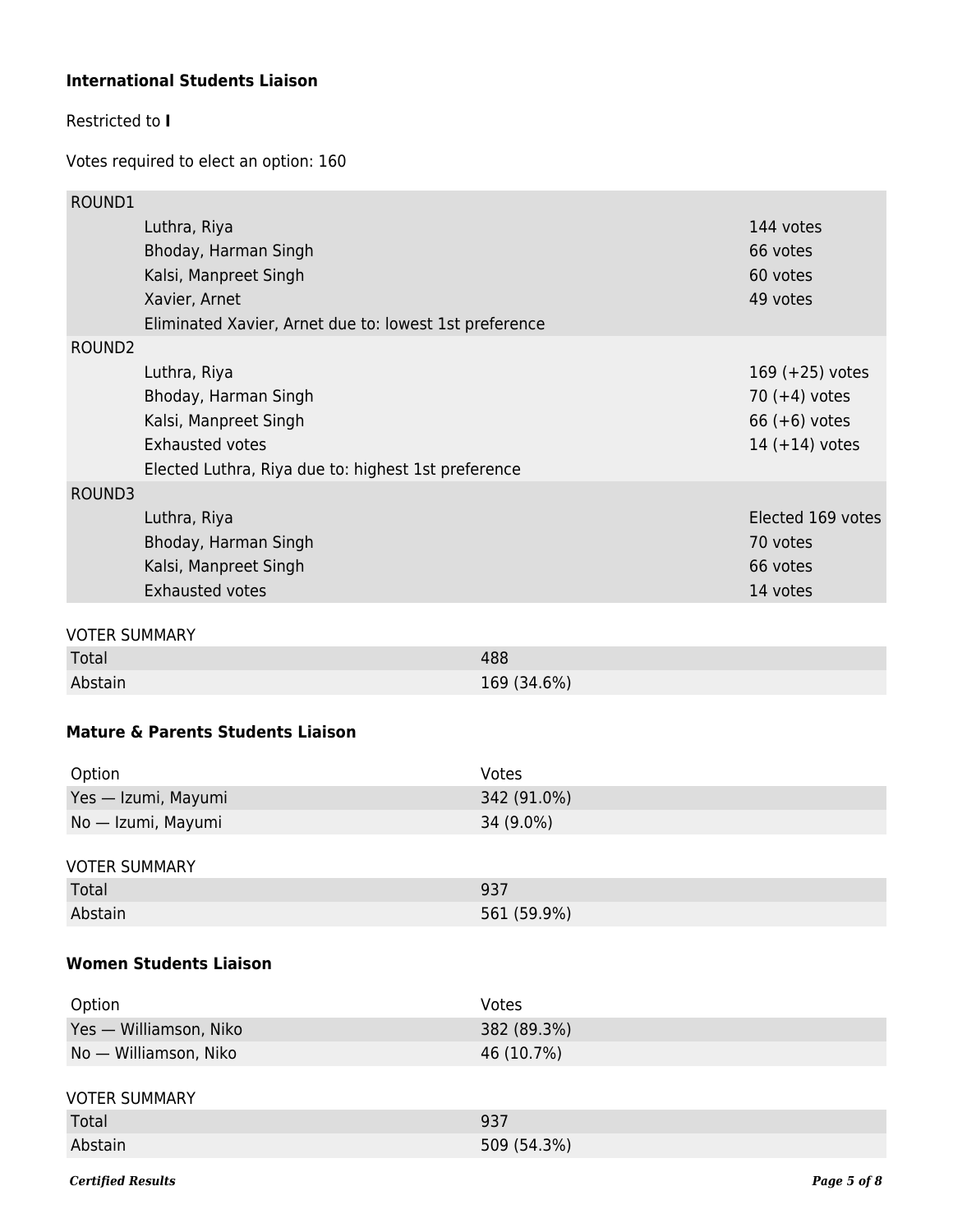### **Arts & Science Representative**

### Restricted to **ARTS & SCIENCES**

| Option                  | Votes       |
|-------------------------|-------------|
| Yes — Jasuja, Sudhanshu | 128 (82.1%) |
| No — Jasuja, Sudhanshu  | 28 (17.9%)  |
| <b>VOTER SUMMARY</b>    |             |
| Total                   | 280         |
| Abstain                 | 124 (44.3%) |

### **Business & Professional Studies Representative**

### Restricted to **BUSINESS & PROF STUDIES**

| Option           | Votes      |
|------------------|------------|
| Verma, Aayush    | 78 (54.9%) |
| Rastogi, Shubham | 64 (45.1%) |

## VOTER SUMMARY

| Total   | 360         |
|---------|-------------|
| Abstain | 218 (60.6%) |

### **At-Large Representative**

| Option              | Votes       |
|---------------------|-------------|
| Yes — Rahman, Waqas | 364 (86.9%) |
| No — Rahman, Waqas  | 55 (13.1%)  |
|                     |             |

### VOTER SUMMARY

| Total   | 027<br>וככ  |
|---------|-------------|
| Abstain | 518 (55.3%) |

### **At-Large Representative**

| Option               | Votes       |
|----------------------|-------------|
| Yes - Sasya, Lalita  | 382 (90.7%) |
| No - Sasya, Lalita   | 39 (9.3%)   |
|                      |             |
| <b>VOTER SUMMARY</b> |             |
| Total                | 937         |
| Abstain              | 516 (55.1%) |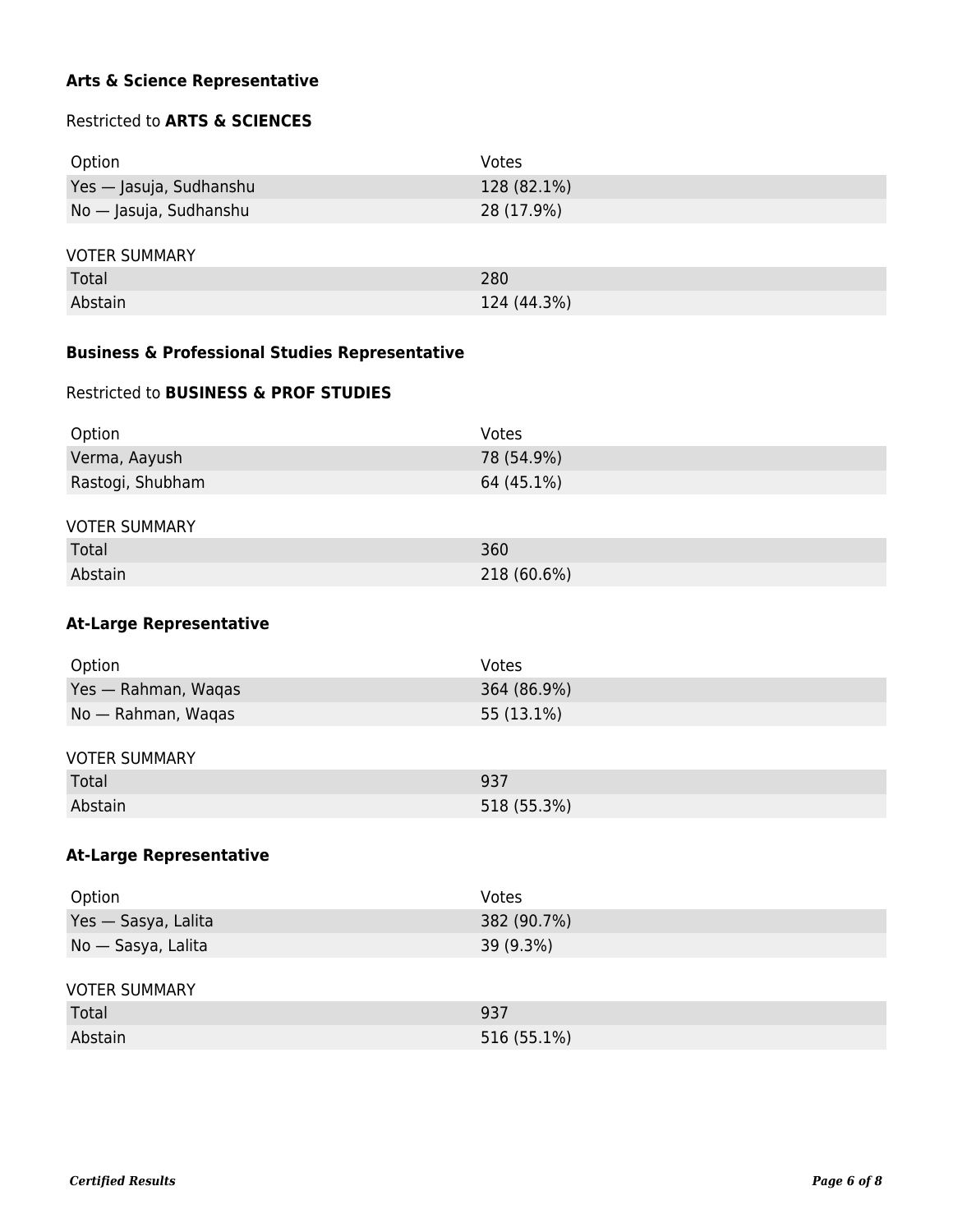### **At-Large Representative**

| Option                    | Votes       |
|---------------------------|-------------|
| Yes - Sethi, Ikjyot Singh | 277 (71.9%) |
| No — Sethi, Ikjyot Singh  | 108 (28.1%) |
|                           |             |

### VOTER SUMMARY

| Total   | 937         |
|---------|-------------|
| Abstain | 552 (58.9%) |

### **At-Large Representative**

| Option                 | Votes       |
|------------------------|-------------|
| Yes - Yokoyama, Itsuki | 372 (89.4%) |
| No — Yokoyama, Itsuki  | 44 (10.6%)  |

#### VOTER SUMMARY

| Total   | 937         |
|---------|-------------|
| Abstain | 521 (55.6%) |

### **Capilano Business & Professional Society President**

### Restricted to **BUSINESS & PROF STUDIES**

| Option               | Votes       |
|----------------------|-------------|
| Yes - Sharda, Ishita | 179 (97.3%) |
| No - Sharda, Ishita  | 5(2.7%)     |
|                      |             |
| <b>VOTER SUMMARY</b> |             |
| Total                | 360         |
| Abstain              | 176 (48.9%) |

### **Capilano Business & Professional Society Vice-President**

#### Restricted to **BUSINESS & PROF STUDIES**

Option Brar, Jashan has been withdrawn from this ballot.

| Option               | Votes       |
|----------------------|-------------|
| Brar, Jashan         | 180 (68.7%) |
| Alanis, Terrence     | 82 (31.3%)  |
|                      |             |
| <b>VOTER SUMMARY</b> |             |
| Total                | 360         |
| Abstain              | 98 (27.2%)  |